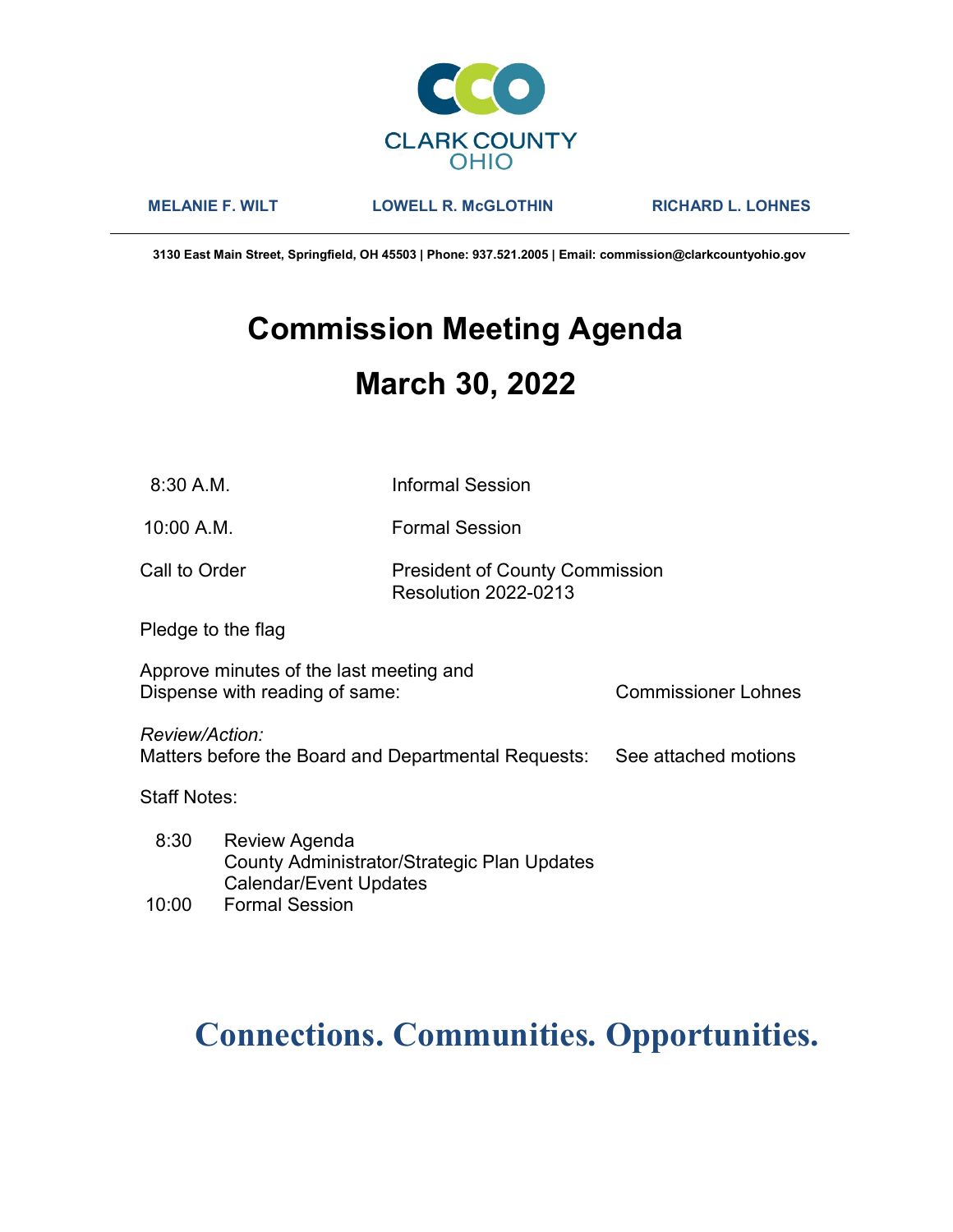Melanie F. Wilt Lowell R. McGlothin Richard L. Lohnes

Resolution 2022-0214 B&GC file

#### Authorize Contract with Ohio and Indiana Roofing Company

Commissioner moved, per the request of the County Administrator, to authorize contract with:

| <b>Organization Name:</b>    | Ohio and Indiana Roofing Company                  |  |  |  |
|------------------------------|---------------------------------------------------|--|--|--|
| <b>Organization Address:</b> | 2385 Old Selma Road, Springfield, Ohio 45505      |  |  |  |
| <b>Contract Amount:</b>      | Not to exceed \$49,000.00                         |  |  |  |
| <b>Funding Source(s):</b>    | General Fund                                      |  |  |  |
| <b>Purpose of Contract:</b>  | General roofing repairs for county owned property |  |  |  |
| <b>Effective date(s):</b>    | March 30, 2022 through March 29, 2023             |  |  |  |

Further move to authorize the County Administrator to execute the amendment and related documents, including the purchase order.

Commissioner seconded the motion and the roll being called for its passage, the vote resulted as follows:

Commissioner Lohnes, Commissioner McGlothin, Commissioner Wilt,

I, Megan Burr, Clerk to the Board of County Commissioners, do hereby certify that the above is a true and correct copy of a motion as recorded in the Journal of the Clark County Commissioners, under the date of March 30, 2022.

Megan Burr, Clerk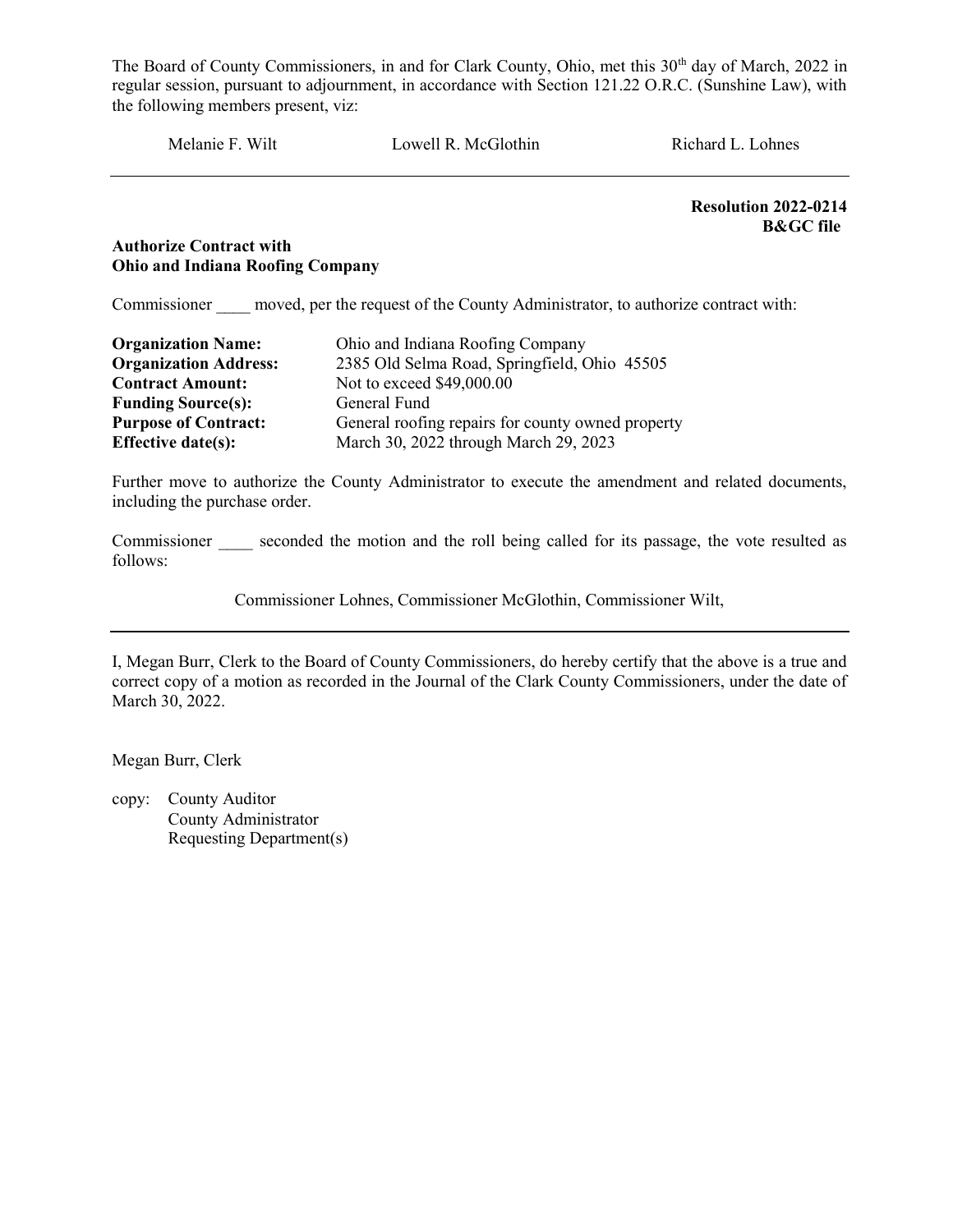Melanie F. Wilt Lowell R. McGlothin Richard L. Lohnes

Resolution 2022-0215 B&GC file

Authorize Contract with Fazio Color Shop, Inc.

Commissioner moved, per the request of the County Administrator, to authorize contract with:

| <b>Organization Name:</b>    | Fazio Color Shop, Inc.                                        |
|------------------------------|---------------------------------------------------------------|
| <b>Organization Address:</b> | 1020 South Limestone Street, Springfield, Ohio 45505          |
| <b>Contract Amount:</b>      | Not to exceed \$49,000.00                                     |
| <b>Funding Source(s):</b>    | General Fund                                                  |
| <b>Purpose of Contract:</b>  | As needed floor covering and window blinds, with installation |
| Effective date(s):           | January 1, 2022 through December 31, 2022                     |

Further move to authorize the County Administrator to execute the amendment and related documents, including the purchase order.

Commissioner seconded the motion and the roll being called for its passage, the vote resulted as follows:

Commissioner Lohnes, Commissioner McGlothin, Commissioner Wilt,

I, Megan Burr, Clerk to the Board of County Commissioners, do hereby certify that the above is a true and correct copy of a motion as recorded in the Journal of the Clark County Commissioners, under the date of March 30, 2022.

Megan Burr, Clerk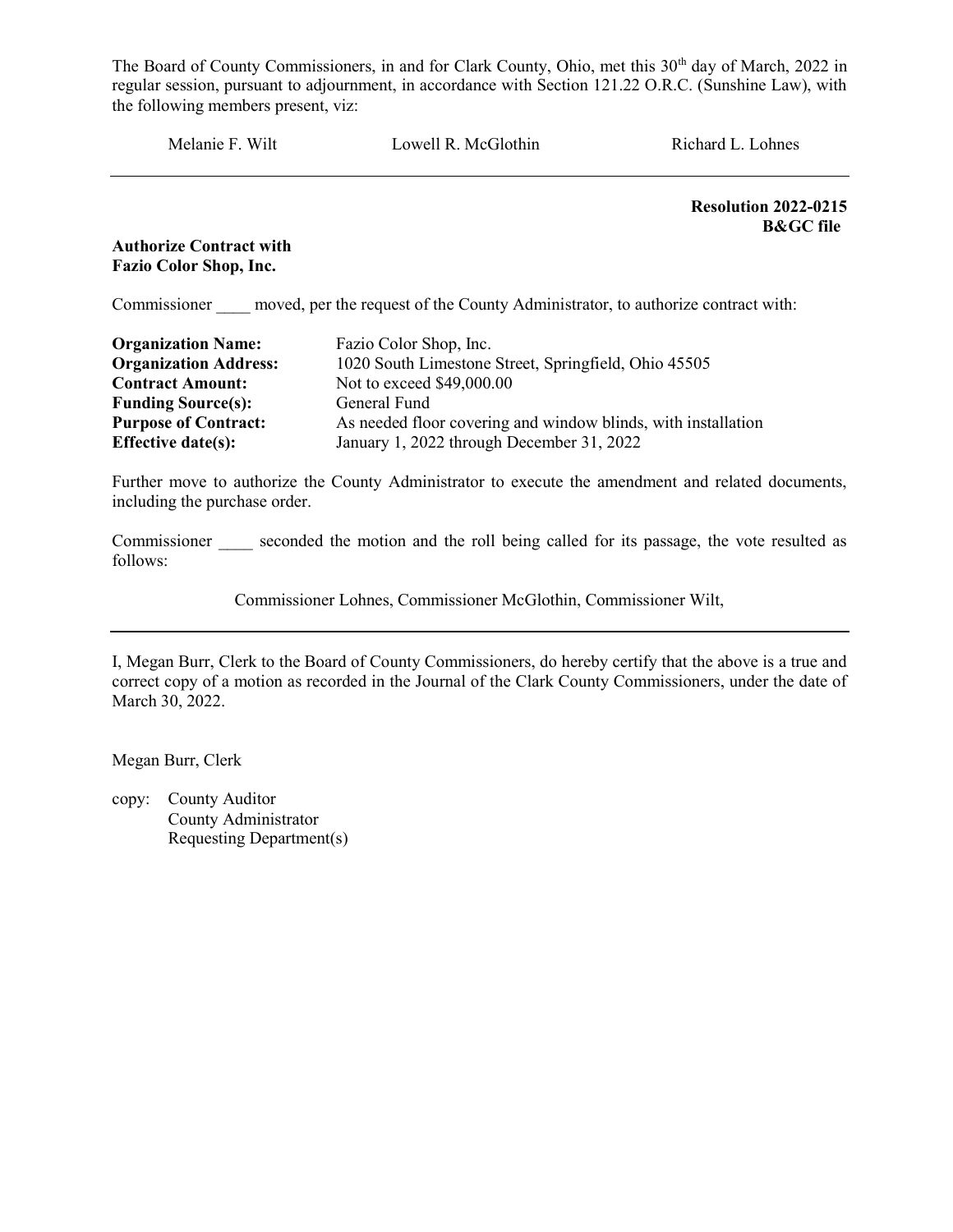Melanie F. Wilt Lowell R. McGlothin Richard L. Lohnes

 Resolution 2022-0216 COMC file

#### Authorize Contract Amendment #1 with Oregon Group Architects

Commissioner moved, per the request of the County Administrator, to authorize contract amendment #1 with:

| <b>Organization Name:</b>        | Oregon Group Architects                                                                            |  |  |  |
|----------------------------------|----------------------------------------------------------------------------------------------------|--|--|--|
| <b>Organization Address:</b>     | 300 South Patterson Boulevard, Dayton, Ohio 45402                                                  |  |  |  |
| <b>Amendment Amount:</b>         | \$59,950.00                                                                                        |  |  |  |
| <b>New Contract Amount:</b>      | \$84,410.00                                                                                        |  |  |  |
| <b>Funding Source(s):</b>        | General Fund                                                                                       |  |  |  |
| <b>Purpose of amendment:</b>     | Clark County Fair Board Office construction documents, bidding and<br>construction administration. |  |  |  |
| <b>Purpose of Contract:</b>      | Clark County Fair Board Office design                                                              |  |  |  |
| <b>Amendment Effective Date:</b> | March 30, 2022                                                                                     |  |  |  |
| <b>Original Effective Date:</b>  | January 19, 2022                                                                                   |  |  |  |

Further move to authorize the County Administrator to execute the contract amendment and related documents, including the purchase order.

Commissioner seconded the motion and the roll being called for its passage, the vote resulted as follows:

Commissioner Lohnes, Commissioner McGlothin, Commissioner Wilt,

I, Megan Burr, Clerk to the Board of County Commissioners, do hereby certify that the above is a true and correct copy of a motion as recorded in the Journal of the Clark County Commissioners, under the date of March 30, 2022.

Megan Burr, Clerk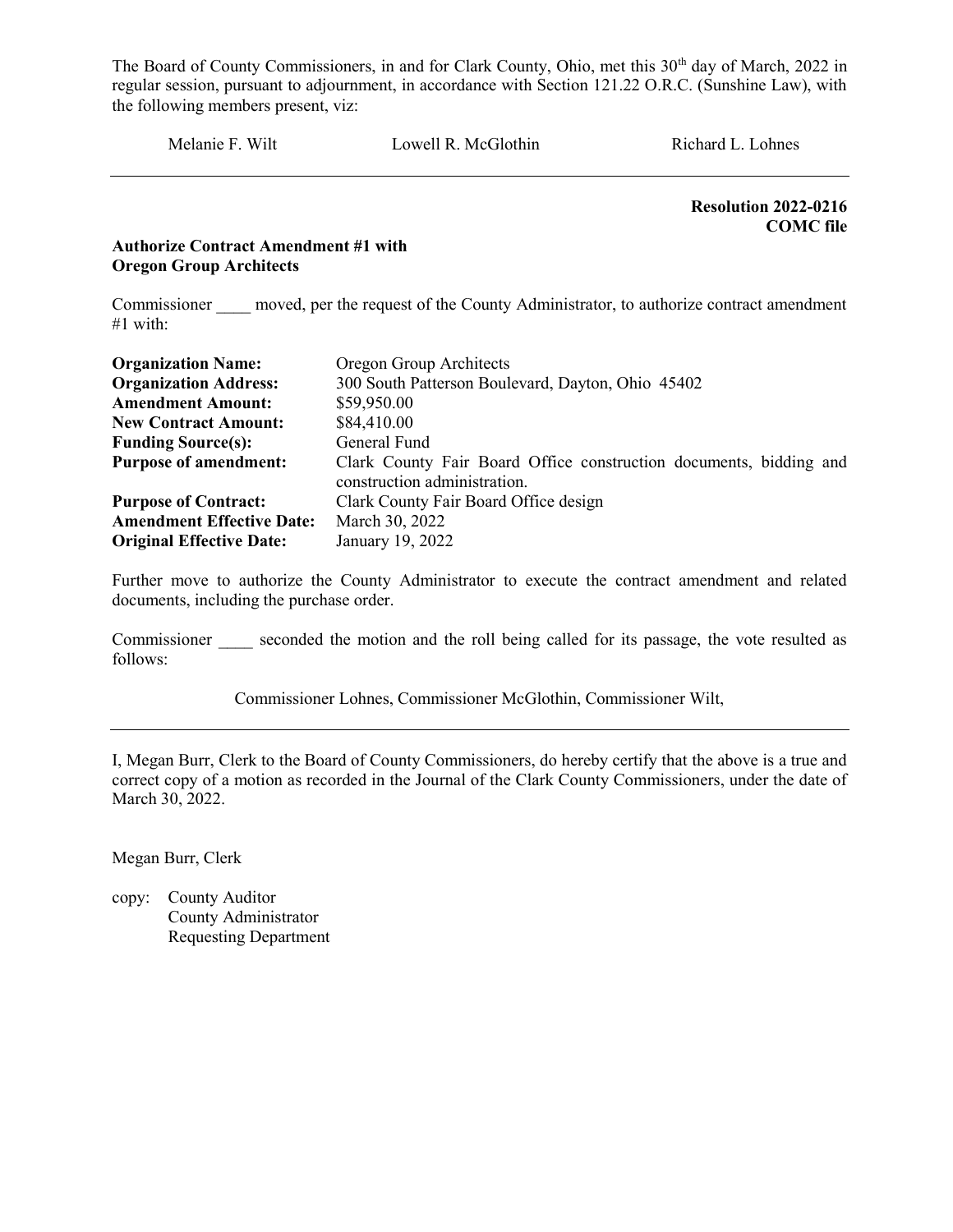Melanie F. Wilt Lowell R. McGlothin Richard L. Lohnes

 Resolution 2022-0217 COMC file

#### Authorize Change Order #3 with Arcon Builders, Ltd. for Clark County Fairgrounds Horse Barns Improvements

Commissioner moved, per the request of the County Administrator, to authorize change order #3 with:

| <b>Organization Name:</b>    | Arcon Builders, Ltd.                                                            |  |  |
|------------------------------|---------------------------------------------------------------------------------|--|--|
| <b>Organization Address:</b> | 7824 Alternate State Route 49, Arcanum, Ohio 45304                              |  |  |
| <b>Original Contract:</b>    | \$364,950.00                                                                    |  |  |
| <b>Previous Changes:</b>     | \$26,966.08                                                                     |  |  |
| <b>This Change:</b>          | \$8,726.32                                                                      |  |  |
| <b>New Contract Total:</b>   | \$392,742.40                                                                    |  |  |
| <b>Funding Source(s):</b>    | Permanent Improvement                                                           |  |  |
| <b>Reason for Change:</b>    | Replace ten $(10)$ rotten wood posts that support the roof structure at the two |  |  |
|                              | horse barns and provide new connector to existing trusses and concrete          |  |  |
|                              | bearing biscuit and footer.                                                     |  |  |

Further move to authorize the County Administrator to execute the change order and related documents, including the purchase order.

Commissioner seconded the motion and the roll being called for its passage, the vote resulted as follows:

Commissioner Lohnes, Commissioner McGlothin, Commissioner Wilt,

I, Megan Burr, Clerk to the Board of County Commissioners, do hereby certify that the above is a true and correct copy of a motion as recorded in the Journal of the Clark County Commissioners, under the date of March 30, 2022.

Megan Burr, Clerk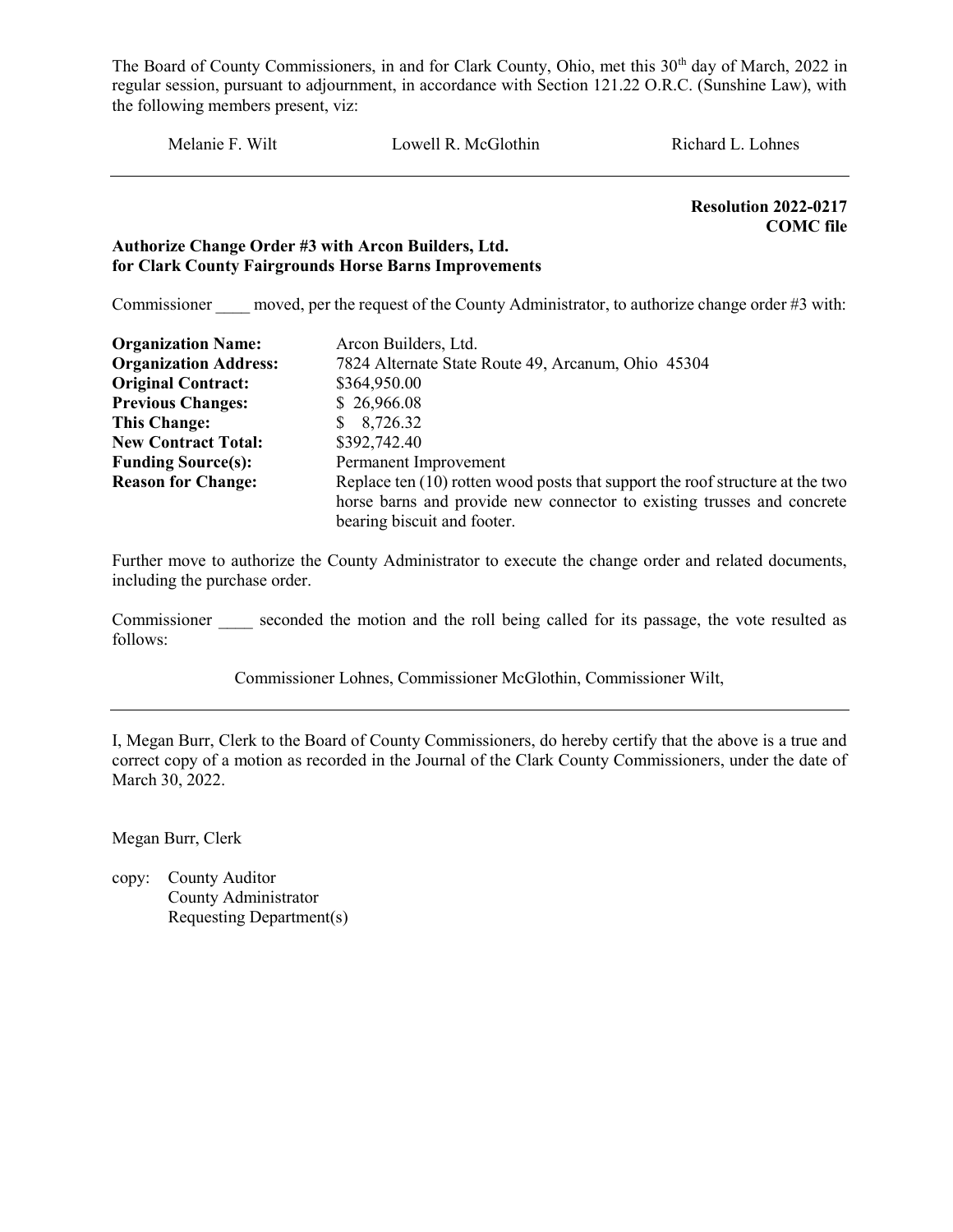Melanie F. Wilt Lowell R. McGlothin Richard L. Lohnes

 Resolution 2022-0218 JFSC file

#### Authorize Contract Amendment #2 with **CivicPlus**

Commissioner moved, per the request of the Department of Job and Family Services Director, to authorize contract amendment #2 with:

| <b>Organization Name:</b>                                                             | CivicPlus                                                         |
|---------------------------------------------------------------------------------------|-------------------------------------------------------------------|
| <b>Organization Address:</b>                                                          | 302 S. 4 <sup>th</sup> Street, Suite 500, Manhattan, Kansas 66502 |
| <b>Amendment Amount:</b>                                                              | \$6,950.00                                                        |
| <b>New Contract Amount:</b>                                                           | \$27,800.00                                                       |
| <b>Funding Source(s):</b>                                                             | <b>Shared Administrative Dollars</b>                              |
| <b>Purpose of Amendment:</b><br>To extend contract for one additional year of service |                                                                   |
| <b>Purpose of Contract:</b>                                                           | To provide website support services                               |
| <b>Amendment Effective Date:</b>                                                      | May 6, 2022                                                       |
| <b>Original Effective Date:</b>                                                       | May 6, 2019                                                       |

Further move to authorize the County Administrator to execute the contract amendment and related documents, including the purchase order.

Commissioner seconded the motion and the roll being called for its passage, the vote resulted as follows:

Commissioner Lohnes, Commissioner McGlothin, Commissioner Wilt,

I, Megan Burr, Clerk to the Board of County Commissioners, do hereby certify that the above is a true and correct copy of a motion as recorded in the Journal of the Clark County Commissioners, under the date of March 30, 2022.

Megan Burr, Clerk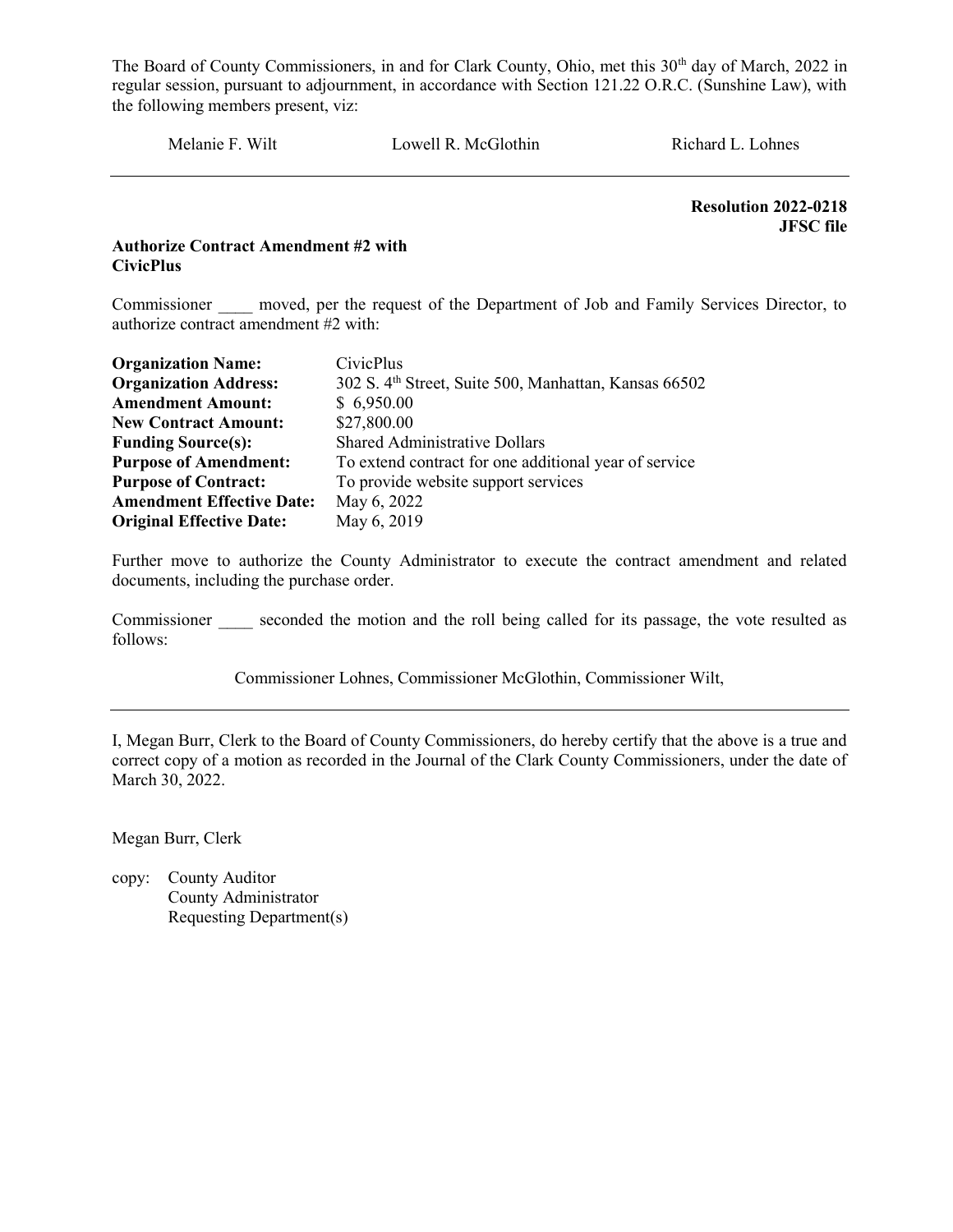Melanie F. Wilt Lowell R. McGlothin Richard L. Lohnes

 Resolution 2022-0219 JFSC file

#### Authorize Contract Amendment #2 with Clark State College

Commissioner moved, per the request of the Department of Job & Family Services Director, to authorize contract amendment #2 with:

| <b>Organization Name:</b>        | Clark State College                                                    |  |  |
|----------------------------------|------------------------------------------------------------------------|--|--|
| <b>Organization Address:</b>     | 570 East Leffel Lane, P.O. Box 570, Springfield, Ohio 45501            |  |  |
| <b>Amendment Amount:</b>         | \$0.00                                                                 |  |  |
| <b>Funding Source(s):</b>        | TANF 93.558, WIOA Youth Activities 17.259, FAET 10.561, Title XX       |  |  |
|                                  | 93.667                                                                 |  |  |
| <b>Purpose of Amendment:</b>     | To amend Appendix I of the original contract to add language regarding |  |  |
|                                  | reimbursement of holidays and inclement weather days                   |  |  |
| <b>Purpose of Contract:</b>      | To provide facilitation of pre-employment workshops                    |  |  |
| <b>Amendment Effective Date:</b> | Upon execution by Board                                                |  |  |
| <b>Original Effective Date:</b>  | October 18, 2020                                                       |  |  |

Further move to authorize the County Administrator to execute the contract amendment and related documents, including the purchase order.

Commissioner seconded the motion and the roll being called for its passage, the vote resulted as follows:

Commissioner Lohnes, Commissioner McGlothin, Commissioner Wilt,

I, Megan Burr, Clerk to the Board of County Commissioners, do hereby certify that the above is a true and correct copy of a motion as recorded in the Journal of the Clark County Commissioners, under the date of March 30, 2022.

Megan Burr, Clerk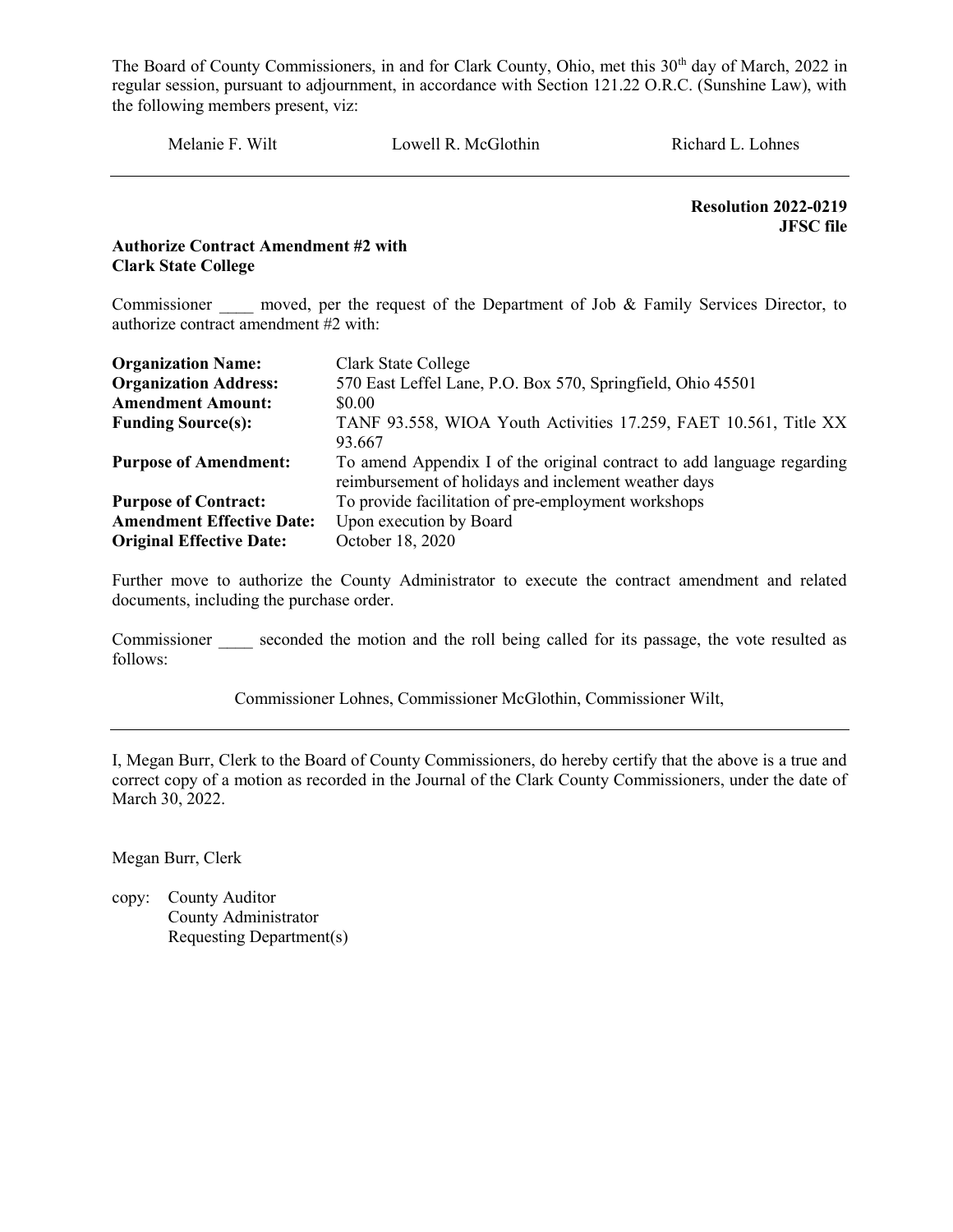Melanie F. Wilt Lowell R. McGlothin Richard L. Lohnes

 Resolution 2022-0220 JFSC file

#### Authorize Contract Amendment #2 with Stericycle, Inc. (formerly Shred-it USA, LLC)

Commissioner moved, per the request of the Department of Job and Family Services Director, to authorize contract amendment #2 with:

| <b>Organization Name:</b>                                                           | Stericycle, Inc. (formerly Shred-it USA, LLC)     |  |  |
|-------------------------------------------------------------------------------------|---------------------------------------------------|--|--|
| <b>Organization Address:</b>                                                        | 903 Brandt Street, Building B, Dayton, Ohio 45404 |  |  |
| <b>Amendment Amount:</b>                                                            | \$3,900.00                                        |  |  |
| <b>New Contract Amount:</b>                                                         | \$15,600.00                                       |  |  |
| <b>Funding Source(s):</b>                                                           | <b>Shared Administrative Dollars</b>              |  |  |
| <b>Purpose of Amendment:</b><br>To allow for an additional one-year term of service |                                                   |  |  |
| <b>Purpose of Contract:</b>                                                         | To provide secure document destruction            |  |  |
| <b>Amendment Effective Date:</b>                                                    | March 25, 2022                                    |  |  |
| <b>Original Effective Date:</b>                                                     | March 25, 2019                                    |  |  |

Further move to authorize the County Administrator to execute the contract amendment and related documents, including the purchase order.

Commissioner seconded the motion and the roll being called for its passage, the vote resulted as follows:

Commissioner Lohnes, Commissioner McGlothin, Commissioner Wilt,

I, Megan Burr, Clerk to the Board of County Commissioners, do hereby certify that the above is a true and correct copy of a motion as recorded in the Journal of the Clark County Commissioners, under the date of March 30, 2022.

Megan Burr, Clerk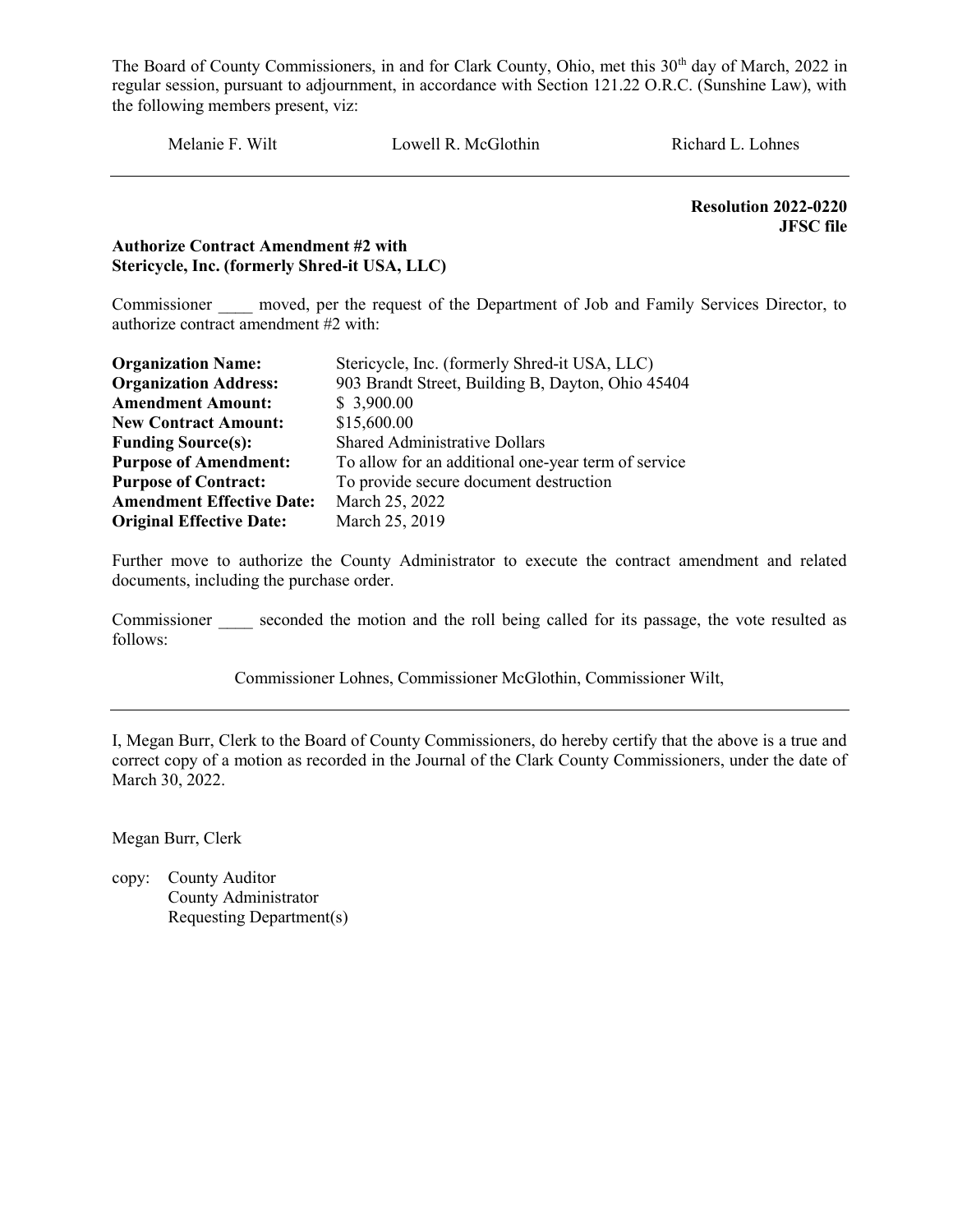Melanie F. Wilt Lowell R. McGlothin Richard L. Lohnes

Resolution 2022-0221 JFSC file

#### Authorize Contract with IMS Technology & Security

Commissioner moved, per the request of the Department of Job & Family Services Director, to authorize a contract with:

| <b>Organization Name:</b>    | <b>IMS</b> Technology & Security                                                                                                                                                                                                                        |  |  |  |  |
|------------------------------|---------------------------------------------------------------------------------------------------------------------------------------------------------------------------------------------------------------------------------------------------------|--|--|--|--|
| <b>Organization Address:</b> | 2710 Dryden Road, Moraine, Ohio 45439                                                                                                                                                                                                                   |  |  |  |  |
| In the amount of:            | \$57,590.22                                                                                                                                                                                                                                             |  |  |  |  |
| <b>Funding Source(s):</b>    | <b>Shared Administrative Dollars</b>                                                                                                                                                                                                                    |  |  |  |  |
| <b>Purpose:</b>              | To provide security and fire system monitoring of all Department of Job<br>and Family Services buildings as well as provide upgrades to the current<br>security and fire panels, security components, and install additional fire<br>safety mechanisms. |  |  |  |  |
| <b>Effective Dates:</b>      | April 1, 2022 through March 31, 2025                                                                                                                                                                                                                    |  |  |  |  |

Further move to authorize the County Administrator to execute the contract and related documents, including the purchase order.

Commissioner seconded the motion and the roll being called for its passage, the vote resulted as follows:

Commissioner Lohnes, Commissioner McGlothin, Commissioner Wilt,

I, Megan Burr, Clerk to the Board of County Commissioners, do hereby certify that the above is a true and correct copy of a motion as recorded in the Journal of the Clark County Commissioners, under the date of March 30, 2022.

Megan Burr, Clerk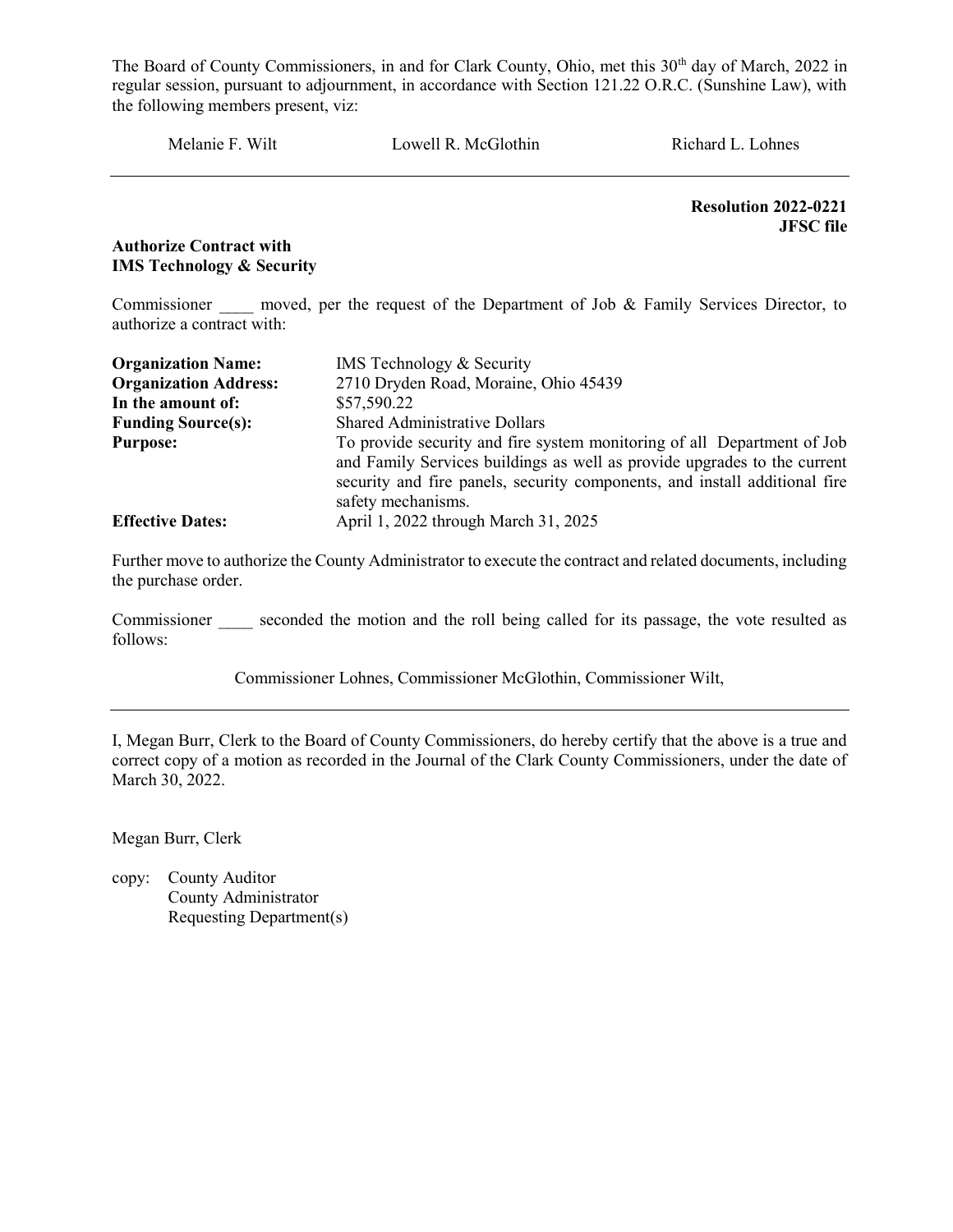Melanie F. Wilt Lowell R. McGlothin Richard L. Lohnes

Resolution 2022-0222 ENGB/C file

#### Award Bid and Authorize Contract to R.B. Jergens Contractors for CLA CR 351-7.92 Selma Pike Roundabout Project PID 109451

Commissioner moved, per the request of the County Engineer, to award the bid and authorize the contract with R.B. Jergens Contractors for their bid of \$1,307,135.32, which includes the Base Bid, plus Alternate 1, Alternate 2 and Alternate 3 for the CLA CR 351-7.92 Selma Pike Roundabout project.

| <b>Organization Name:</b>    | R.B. Jergens Contractors                      |
|------------------------------|-----------------------------------------------|
| <b>Organization Address:</b> | 11418 North Dixie Drive, Vandalia, Ohio 45377 |
| In the amount of:            | \$1,307,135.32                                |
| <b>Funding Source(s):</b>    | 100% Federal FHWA                             |
| <b>Purpose:</b>              | Construction of roundabout                    |
| <b>Effective Dates:</b>      | March 23, 2022 through December 1, 2022       |

Further move to authorize the County Administrator to execute the contract and related documents, including the purchase order.

Commissioner seconded the motion and the roll being called for its passage, the vote resulted as follows:

Commissioner Lohnes, Commissioner McGlothin, Commissioner Wilt,

I, Megan Burr, Clerk to the Board of County Commissioners, do hereby certify that the above is a true and correct copy of a motion as recorded in the Journal of the Clark County Commissioners, under the date of March 30, 2022.

Megan Burr, Clerk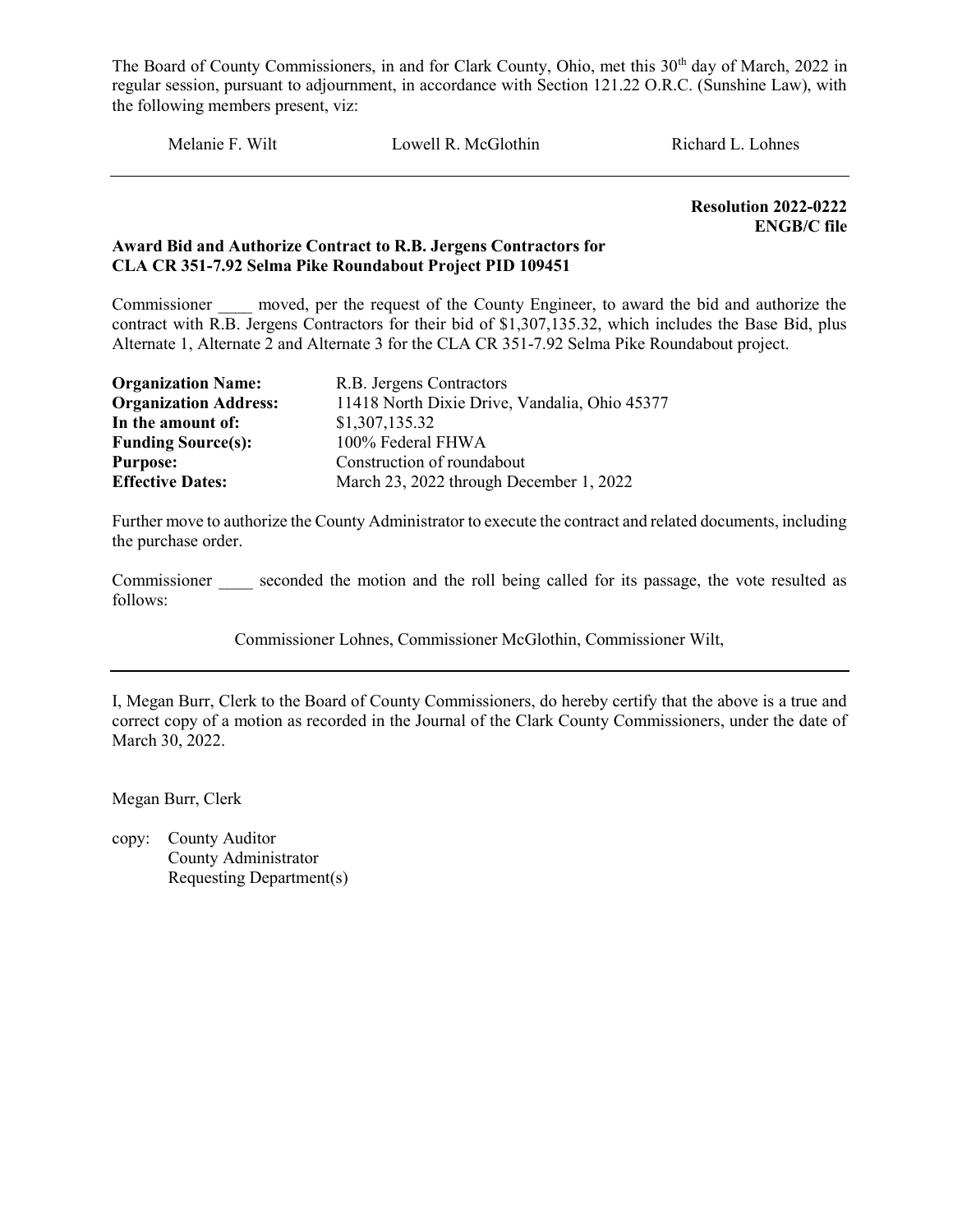Melanie F. Wilt Lowell R. McGlothin Richard L. Lohnes

 Resolution 2021-0223 ENGB/C file

#### Award Bids and Authorize Contracts for 2022 Unit Price Bids for Asphalt Emulsion, Fog Seal and Aggregate to Terry Asphalt, Asphalt Materials, Inc. and Martin Marietta

Commissioner moved, per the request of the County Engineer, to award bid and authorize contracts with Terry Asphalt, Asphalt Materials Inc., and Martin Marietta. The bid opening for 2022 Unit Price Bids for Asphalt Emulsion, Fog Seal and Aggregate was held on Thursday, February 10, 2022. The following bids were read:

| Asphalt Emulsion $-$          | Asphalt HFRS2-P |               |
|-------------------------------|-----------------|---------------|
| <b>Terry Materials Inc.</b>   | \$2.249/Gallon  |               |
| Asphalt Materials Inc.        | \$2.27/Gallon   |               |
| Marathon Petroleum            | \$2.34/Gallon   |               |
| Asphalt Emulsion $-$          | Fog Seal SS1H   | Fog Seal Alt  |
| <b>Asphalt Materials Inc.</b> | \$1.42/Gallon   | \$1.45/Gallon |
| Terry Materials Inc.          |                 | \$1.48/Gallon |

#### Aggregate:

| Aggregate | Martin Marietta |              |               | Enon Sand and Gravel |              |                 |
|-----------|-----------------|--------------|---------------|----------------------|--------------|-----------------|
|           |                 | Delivered /  | Delivered /   |                      | Delivered /  |                 |
|           |                 | Ton to       | Ton to        |                      | Ton to       | Delivered / Ton |
|           |                 | 4075         | 3940          |                      | 4075         | to              |
|           |                 | Laybourne    | Lawrenceville |                      | Laybourne    | 3940            |
|           | FOB at          | Rd           | Dr            | FOB at               | Rd           | Lawrenceville   |
|           | Plant per       | Springfield, | Springfield,  | Plant per            | Springfield, | Dr              |
|           | Ton             | <b>OH</b>    | <b>OH</b>     | Ton                  | <b>OH</b>    | Springfield, OH |
| No. 2     | \$12.00         | \$16.70      |               | \$21.00              | 25.00        |                 |
| Plant     | 46209           |              |               | Enon Sand            |              |                 |
|           |                 |              |               | and Gravel           |              |                 |
| No. 57    | \$16.30         | \$21.00      |               | \$20.00              | \$24.00      |                 |
| Plant     | 46209           |              |               | Enon Sand            |              |                 |
|           |                 |              |               | and Gravel           |              |                 |
| No. 67    | \$22.40         | \$27.10      |               |                      |              |                 |
| Plant     | 46209           |              |               |                      |              |                 |
| No. 8     | \$17.40         | \$22.10      | \$22.65       | \$15.45              | \$24.65      | \$24.30         |
| Crushed   |                 |              |               |                      |              |                 |
| Limestone |                 |              |               |                      |              |                 |
| Plant     | 46209           |              |               | Melvin               |              |                 |
|           |                 |              |               | Stone                |              |                 |
|           |                 |              |               | Wilmington           |              |                 |
| No. 9     | \$19.00         | \$23.70      |               |                      |              |                 |
| Plant     | 46209           |              |               |                      |              |                 |
| No. 304   | \$12.00         | \$16.70      |               | \$21.00              | \$25.00      |                 |
| Plant     | 46209           |              |               | Enon Sand            |              |                 |
|           |                 |              |               | and Gravel           |              |                 |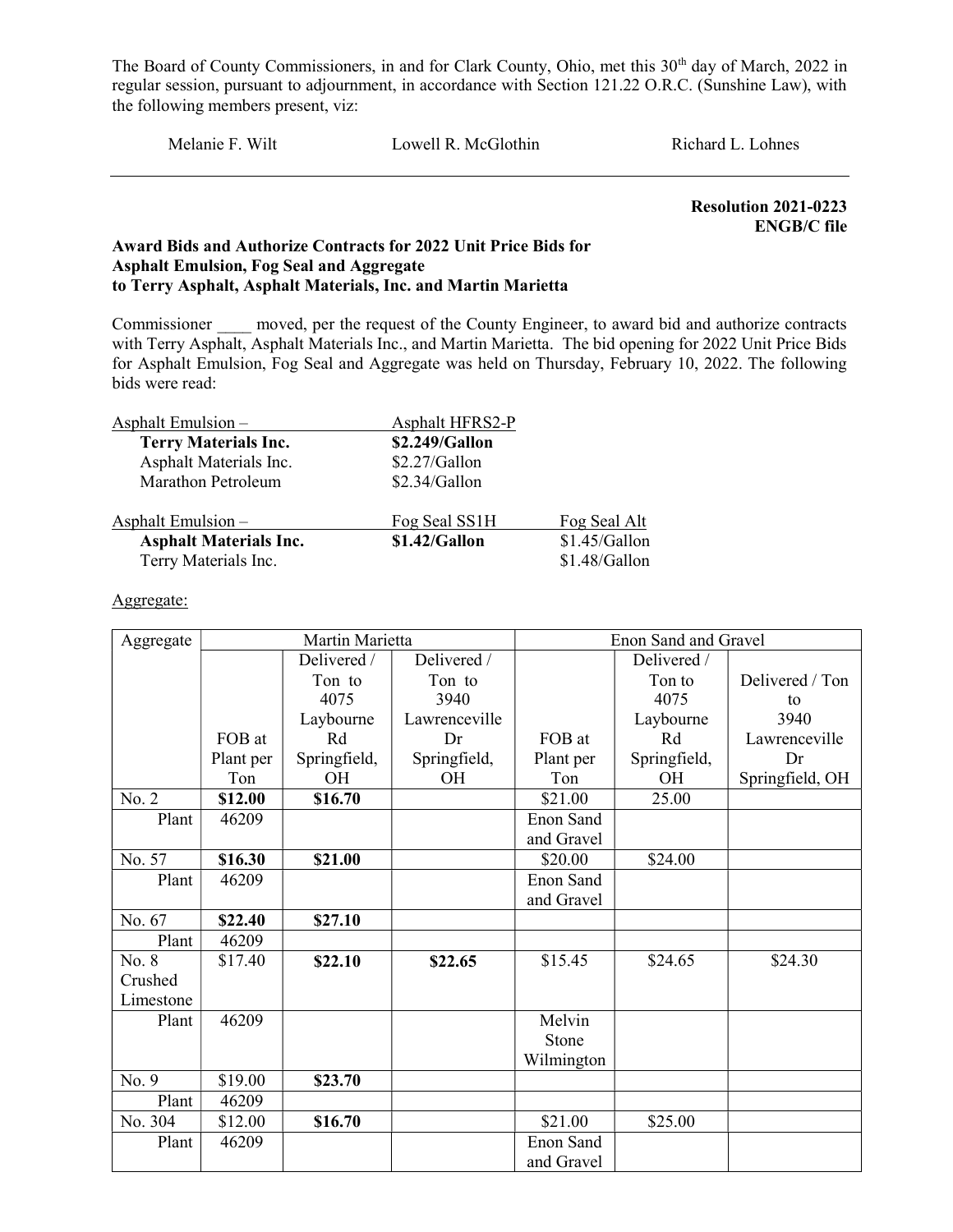| No. 411         | \$13.50 | \$18.20 | \$20.00    | \$24.00 |  |
|-----------------|---------|---------|------------|---------|--|
| Plant           | 46209   |         | Enon Sand  |         |  |
|                 |         |         | and Gravel |         |  |
| No. 617         | \$15.75 | \$20.45 |            |         |  |
| Plant           | 46209   |         |            |         |  |
| <b>RCP</b> Type | \$24.50 | \$35.50 |            |         |  |
| A               |         |         |            |         |  |
| Plant           | 46209   |         |            |         |  |
| RCP Type        | \$24.50 | \$35.50 |            |         |  |
| B               |         |         |            |         |  |
| Plant           | 46209   |         |            |         |  |
| <b>RCP</b> Type | \$22.50 | \$32.50 |            |         |  |
| $\mathsf{C}$    |         |         |            |         |  |
| Plant           | 46209   |         |            |         |  |
| RCP Type        | \$22.50 | \$32.50 |            |         |  |
| D               |         |         |            |         |  |
| Plant           | 46209   |         |            |         |  |

Further move to authorize the County Administrator to execute the contracts and related documents, including the purchase orders.

Commissioner seconded the motion and the roll being called for its passage, the vote resulted as follows:

Commissioner Lohnes, Commissioner McGlothin, Commissioner Wilt,

I, Megan Burr, Clerk to the Board of County Commissioners, do hereby certify that the above is a true and correct copy of a motion as recorded in the Journal of the Clark County Commissioners, under the date of March 30, 2022.

Megan Burr, Clerk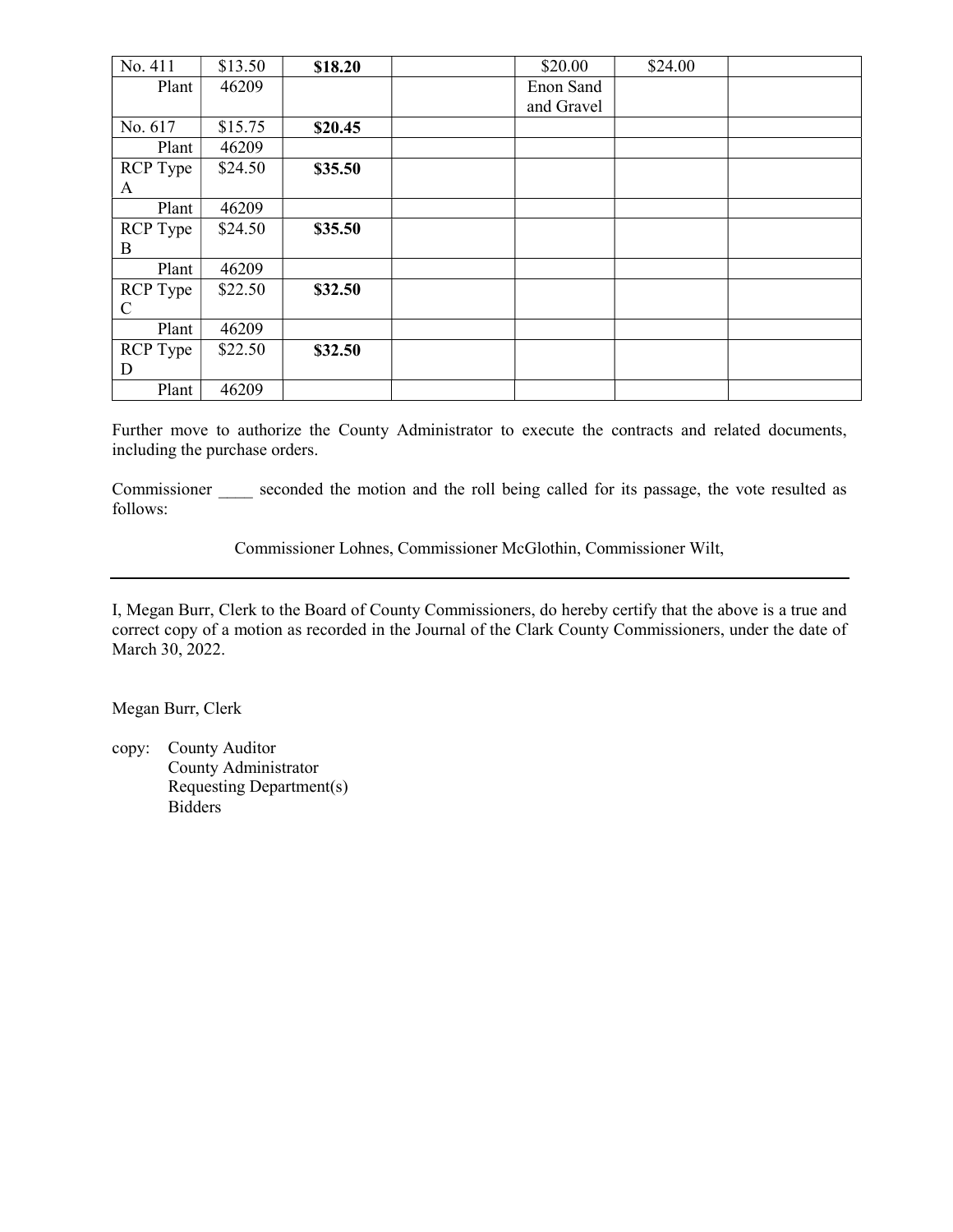Melanie F. Wilt Lowell R. McGlothin Richard L. Lohnes

Resolution 2022-0224 ENGB file

#### Instruct Clerk to Advertise for Bids for 2022 Roadway Resurfacing Contract

Commissioner moved, per the request of the County Engineer, to instruct the Commission Clerk to advertise for bids for the 2022 Roadway Resurfacing Contract. Said bids will be opened in public session on May 5, 2022, at approximately 10:00 A.M., 3rd Floor, County Office, 3130 East Main Street, Springfield, Ohio 45503. It is noted that bids are due in the County Commission office at the above address no later than 10:00 A.M. on May 5, 2022.

Commissioner seconded the motion and the roll being called for its passage, the vote resulted as follows:

Commissioner Lohnes, Commissioner McGlothin, Commissioner Wilt,

I, Megan Burr, Clerk to the Board of County Commissioners, do hereby certify that the above is a true and correct copy of a motion as recorded in the Journal of the Clark County Commissioners, under the date of March 30, 2022.

Megan Burr, Clerk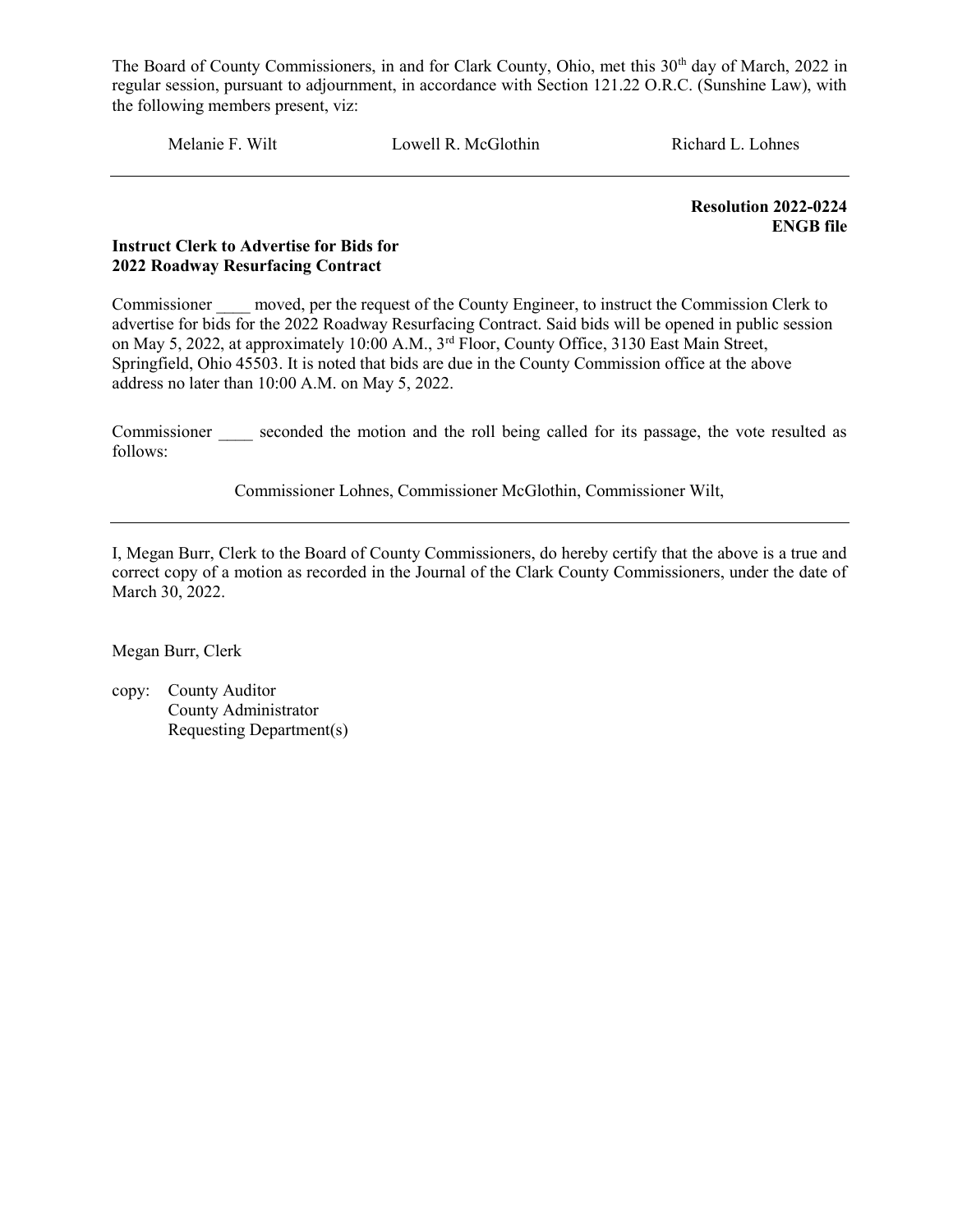Melanie F. Wilt Lowell R. McGlothin Richard L. Lohnes

 Resolution 2022-0225 ENGD file

#### Acknowledge and Accept Permanent Highway Easement for Middle Urbana Road OPWC Improvement (CK10Y) Project

Commissioner moved, per the request of the County Engineer, to acknowledge receipt and accept the following permanent highway easement for the Middle Urbana Road OPWC Improvement (CK10Y) Project:

Granted by: Mailing Address: Northeastern Local School District

Board of Education 1414 Bowman Road, Springfield, Ohio 45502

Commissioner seconded the motion and the roll being called for its passage, the vote resulted as follows:

Commissioner Lohnes, Commissioner McGlothin, Commissioner Wilt,

I, Megan Burr, Clerk to the Board of County Commissioners, do hereby certify that the above is a true and correct copy of a motion as recorded in the Journal of the Clark County Commissioners, under the date of March 30, 2022.

Megan Burr, Clerk

copy: County Auditor County Administrator County Engineer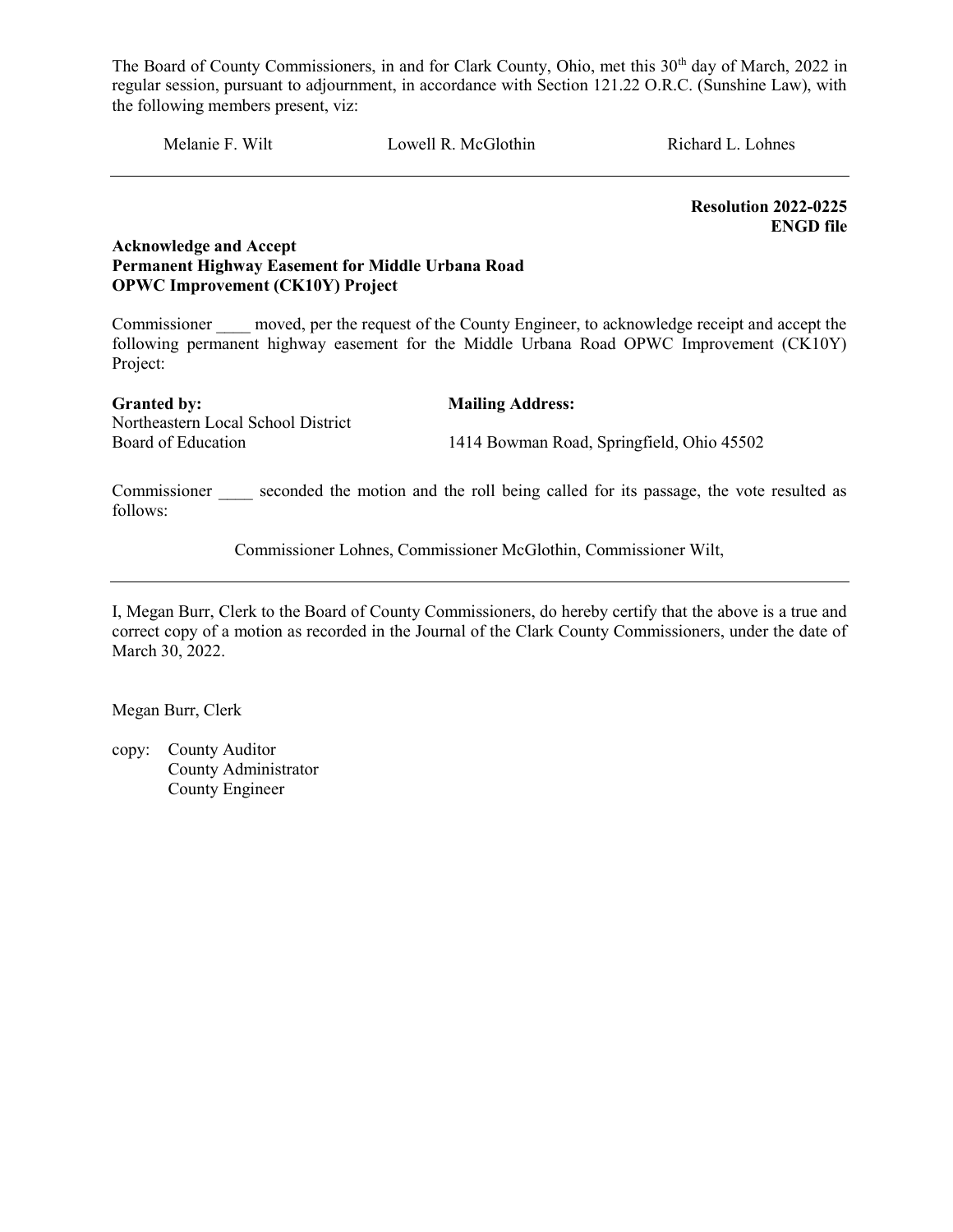Melanie F. Wilt Lowell R. McGlothin Richard L. Lohnes

 Resolution 2022-0226 BOEO file

#### Acknowledge Receipt of Estimate for Holding a Special Election

Commissioner moved to acknowledge receipt of the estimate to hold a special election in August 2022.

Commissioner seconded the motion and the roll being called for its passage, the vote resulted as follows:

Commissioner Lohnes, Commissioner McGlothin, Commissioner Wilt,

I, Megan Burr, Clerk to the Board of County Commissioners, do hereby certify that the above is a true and correct copy of a motion as recorded in the Journal of the Clark County Commissioners, under the date of March 30, 2022.

Megan Burr, Clerk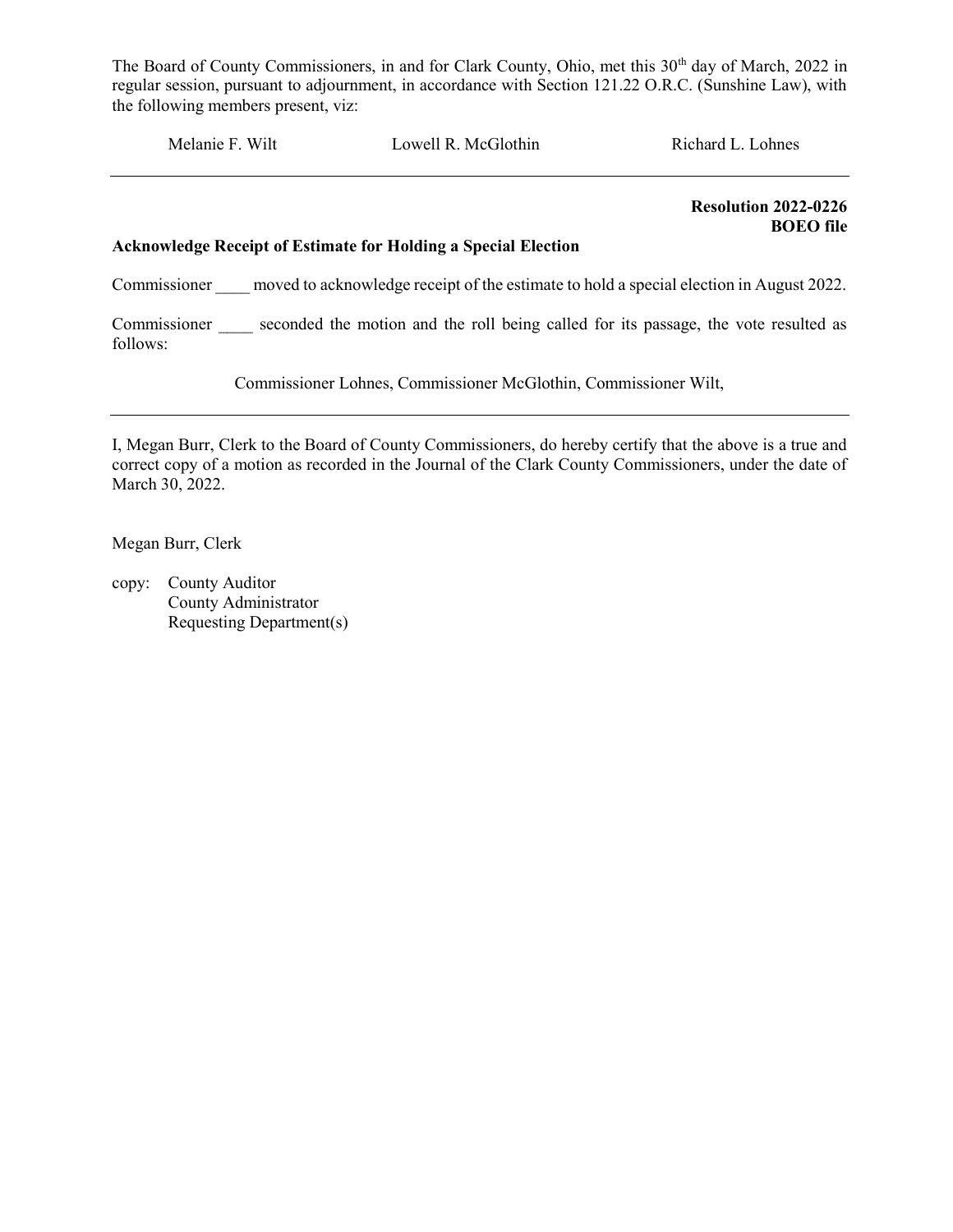| Melanie F. Wilt         |                                                                                                                                                       | Lowell R. McGlothin |                                 | Richard L. Lohnes |                                                 |  |
|-------------------------|-------------------------------------------------------------------------------------------------------------------------------------------------------|---------------------|---------------------------------|-------------------|-------------------------------------------------|--|
|                         | Approve Issuance of Warrants for Then and Now(s)                                                                                                      |                     |                                 |                   | <b>Resolution 2022-0227</b><br><b>FINT</b> file |  |
|                         | Commissioner moved, upon the recommendation of the County Administrator, to approve the issuance<br>of warrants for then and $now(s)$ are as follows: |                     |                                 |                   |                                                 |  |
| <b>P.O. Number Fund</b> | 220022924 General (Com. Pleas)<br>Reason: Invoice just received for two Folio refills.                                                                | Vendor<br>ACCO      | <b>Date Purchase</b><br>7/28/21 | <sup>S</sup>      | Amount<br>105.60                                |  |
| 220023243               | $\log \&$ Kennel<br>Reason: Purchase order pre-dates invoice.                                                                                         | Mansfield Oil       | 2/28/22                         | S.                | 984.99                                          |  |

| 220023285 | General $(B&G)$ | Silco Fire & Security                                                         | 2/28/22 | \$9,389.50 |
|-----------|-----------------|-------------------------------------------------------------------------------|---------|------------|
|           |                 | Reason: Not enough on Silco reserve for full amount. Work done at Springview. |         |            |

220023285 General (B&G) Silco Fire & Security 2/28/22 \$ 559.50

Reason: Not enough on Silco reserve for full amount. Work done at Springview.

Commissioner seconded the motion and the roll being called for its passage, the vote resulted as follows:

Commissioner Lohnes, Commissioner McGlothin, Commissioner Wilt,

I, Megan Burr, Clerk to the Board of County Commissioners, do hereby certify that the above is a true and correct copy of a motion as recorded in the Journal of the Clark County Commissioners, under the date of March 30, 2022.

Megan Burr, Clerk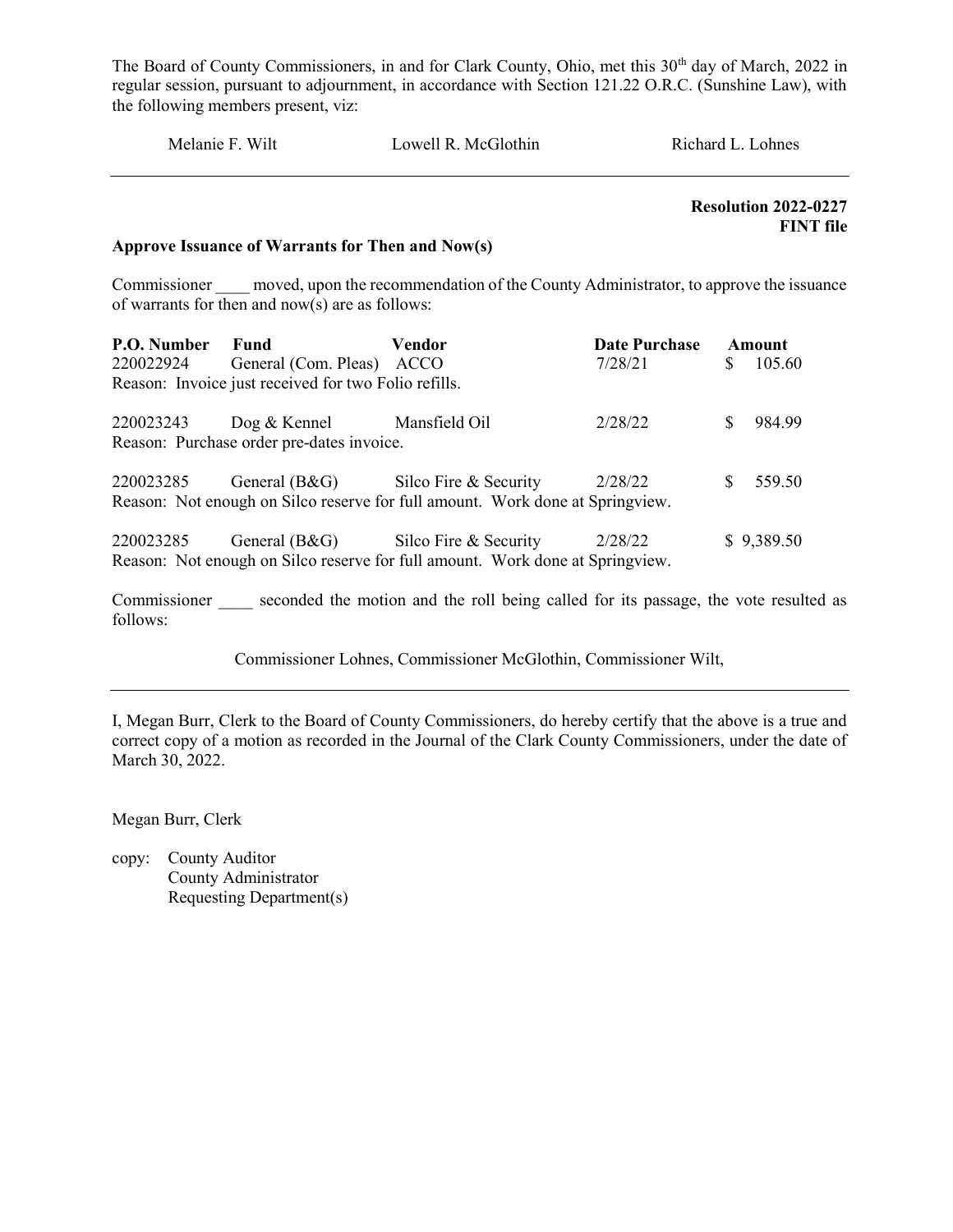| Melanie F. Wilt           |            | Lowell R. McGlothin                                                                              | Richard L. Lohnes                               |  |  |
|---------------------------|------------|--------------------------------------------------------------------------------------------------|-------------------------------------------------|--|--|
|                           |            |                                                                                                  | <b>Resolution 2022-0228</b><br><b>COMP</b> file |  |  |
| <b>Approve Payment to</b> |            | Clark County Sheriff's Office & Clark County Prosecutor's Office                                 |                                                 |  |  |
|                           |            | Commissioner moved, per request of the County Administrator, to approve the following payment:   |                                                 |  |  |
| Payment to:               |            | Clark County Sheriff's Office                                                                    |                                                 |  |  |
| <b>Address:</b>           |            | 120 North Fountain Avenue, Springfield, Ohio 45502                                               |                                                 |  |  |
| <b>Description:</b>       |            | Proceeds from sale of forfeited vehicles                                                         |                                                 |  |  |
|                           |            | Case #16CR0627A                                                                                  |                                                 |  |  |
| Amount:                   | \$1,965.62 |                                                                                                  |                                                 |  |  |
| <b>Payment to:</b>        |            | Clark County Prosecutor's Office                                                                 |                                                 |  |  |
| <b>Address:</b>           |            | 50 East Columbia Street, Suite 449, Springfield, Ohio 45502                                      |                                                 |  |  |
| <b>Description:</b>       |            | Proceeds from sale of forfeited vehicles                                                         |                                                 |  |  |
|                           |            | Case #16CR0627A                                                                                  |                                                 |  |  |
| Amount:                   | \$1,965.63 |                                                                                                  |                                                 |  |  |
| follows:                  |            | Commissioner seconded the motion and the roll being called for its passage, the vote resulted as |                                                 |  |  |
|                           |            | Commissioner Lohnes, Commissioner McGlothin, Commissioner Wilt,                                  |                                                 |  |  |

I, Megan Burr, Clerk to the Board of County Commissioners, do hereby certify that the above is a true and correct copy of a motion as recorded in the Journal of the Clark County Commissioners, under the date of March 30, 2022.

Megan Burr, Clerk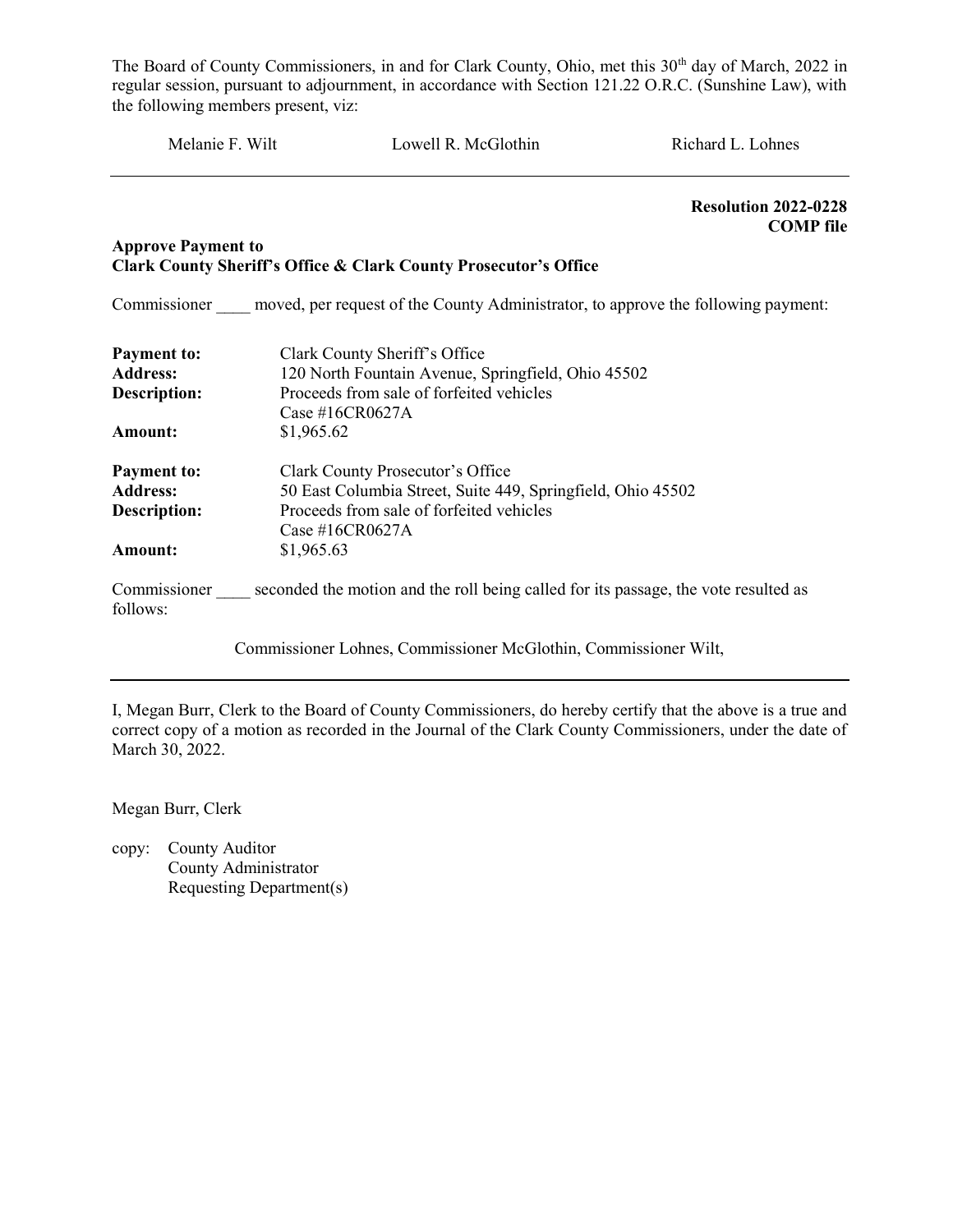Melanie F. Wilt Lowell R. McGlothin Richard L. Lohnes

 Resolution 2022-0229 INVP file

#### Authorize Purchase of Vehicle for the Solid Waste District

Commissioner moved, per the request of the Solid Waste District Director, to authorize the purchase of a 2023 International CV515 Chassis with WT-2018 roll off cable winch equipment from Rush Truck Centers, 11775 Highway Drive Cincinnati, Ohio 45241 for \$103,081.00 to be paid for from the Solid Waste District funds. This vehicle will be used at the Solid Waste District to transport recycled materials primarily from County recycling drop-off locations. Vehicle priced from Sourcewell Vehicles and Chassis Contract # 060920-NVS, Clark County member ID# 2523.

Further move to authorize the County Administrator to execute contract and related documents, including the purchase order.

Commissioner seconded the motion and the roll being called for its passage, the vote resulted as follows:

Commissioner Lohnes, Commissioner McGlothin, Commissioner Wilt,

I, Megan Burr, Clerk to the Board of County Commissioners, do hereby certify that the above is a true and correct copy of a motion as recorded in the Journal of the Clark County Commissioners, under the date of March 30, 2022.

Megan Burr, Clerk

copy: County Auditor County Administrator Commission Budget Analyst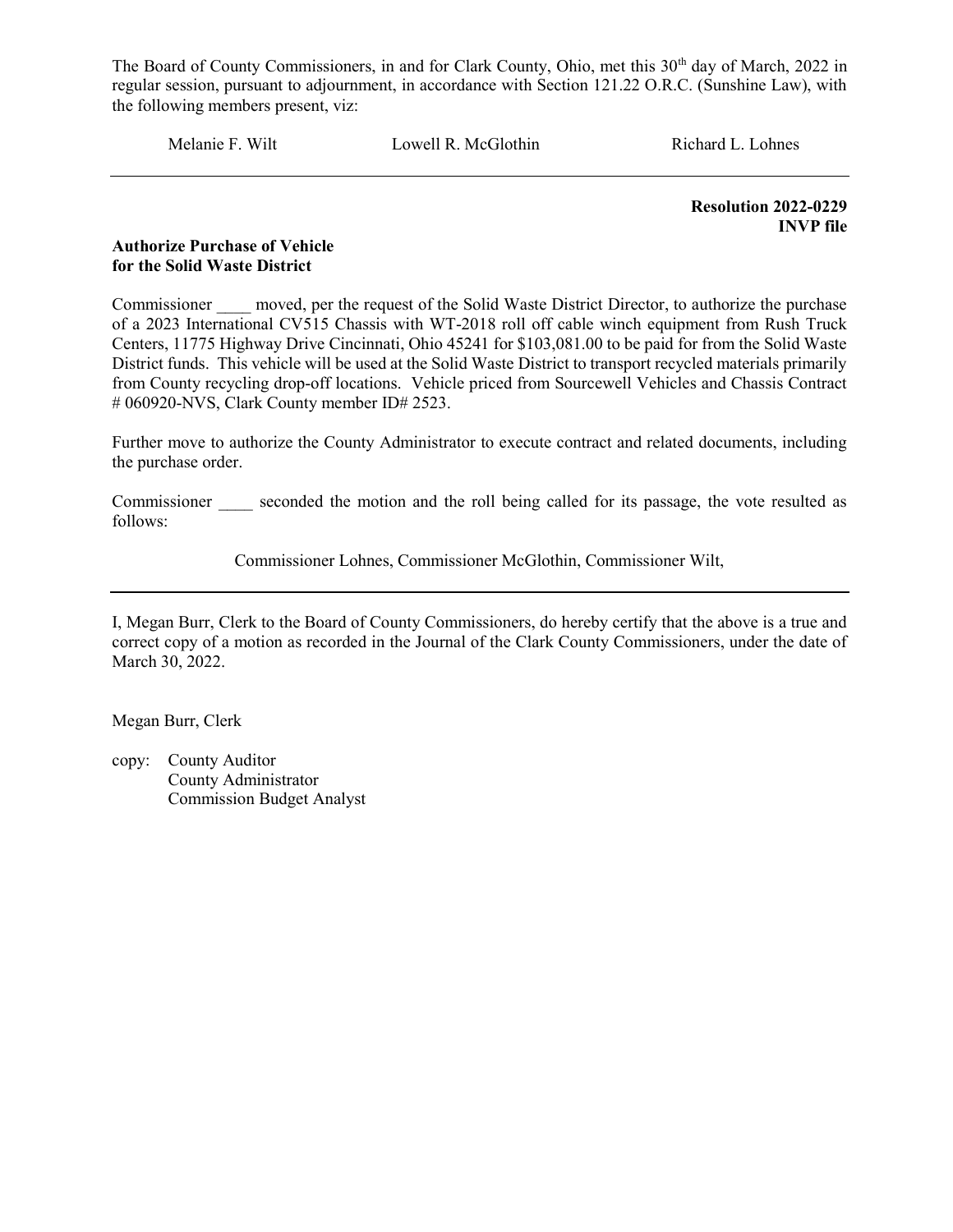Melanie F. Wilt Lowell R. McGlothin Richard L. Lohnes

 Resolution 2022-0230 UTLO file

#### Authorize Placement on Tax Duplicate for Uncollected Water and Sewer Use Charges

Commissioner moved, per the request of the Director of Utilities, to certify to the Auditor, as required by Sections 6117.02 and 6103.02 O.R.C. for placement on the 2022 real property tax list and duplicate against the following property:

| Property Owner: | Sasha N. Otto                                                                                    |  |  |  |  |
|-----------------|--------------------------------------------------------------------------------------------------|--|--|--|--|
| Address:        | 4789 Cornell St, Springfield, OH 45503                                                           |  |  |  |  |
|                 | 2200300027800151                                                                                 |  |  |  |  |
|                 | Moorefield Township                                                                              |  |  |  |  |
| Amount:         | \$721.87                                                                                         |  |  |  |  |
| Comments:       | Water & Sewer, Place on tax duplicate, uncollected charges                                       |  |  |  |  |
| Property Owner: | Jerry Wayne Price                                                                                |  |  |  |  |
| Address:        | 820 Spring Lake Circle, Enon, OH 45323                                                           |  |  |  |  |
|                 | 2101000005800020                                                                                 |  |  |  |  |
|                 | Mad River Township                                                                               |  |  |  |  |
| Amount:         | \$450.97                                                                                         |  |  |  |  |
| Comments:       | Sewer only, Place on tax duplicate, uncollected charges                                          |  |  |  |  |
| follows:        | Commissioner seconded the motion and the roll being called for its passage, the vote resulted as |  |  |  |  |
|                 |                                                                                                  |  |  |  |  |

Commissioner Lohnes, Commissioner McGlothin, Commissioner Wilt,

I, Megan Burr, Clerk to the Board of County Commissioners, do hereby certify that the above is a true and correct copy of a motion as recorded in the Journal of the Clark County Commissioners, under the date of March 30, 2022.

Megan Burr, Clerk